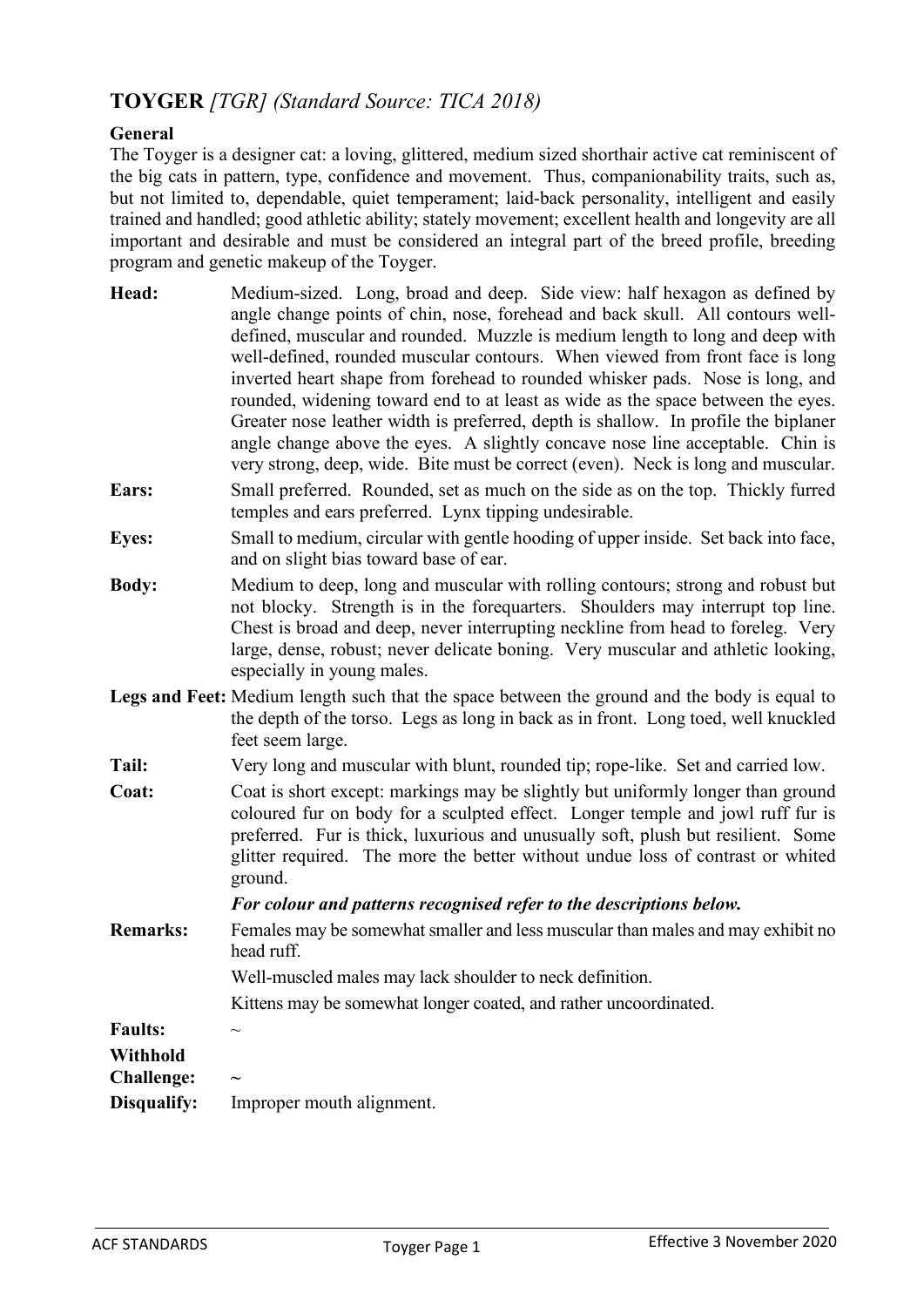#### **SCALE OF POINTS**

| Head:          | including shape (2) muzzle (6) chin (6) nose (4) profile (4) neck $(1)$ | 23 points     |
|----------------|-------------------------------------------------------------------------|---------------|
| Ears:          |                                                                         | 6 points      |
| Eyes:          |                                                                         | 6 points      |
| Body:          | including torso $(4)$ musculature $(6)$ , and boning $(7)$              | 17 points     |
| Legs and Feet: |                                                                         | 4 points      |
| Tail:          |                                                                         | 4 points      |
| Coat:          | texture and length                                                      | 5 points      |
| Colour:        | and pattern $(20)$                                                      | 35 points     |
| Condition:     |                                                                         | $\sim$ points |
|                |                                                                         |               |

**100 points**

## **COLOURS AND PATTERNS RECOGNISED**

## **General Description**

**Eye Colour:** Rich deep color preferred.

**Coat Colour:** Brown Tabby only.

Tabby markings shall be virtually black to brown or even tan. Very dark markings on a richly coloured rufous ground is preferred. Markings uniformly dark from tip of hair to skin are preferred. Mouse coloured undercoat is acceptable. Whited ground colour shall be as uniformly light to as white as possible and appears as per pattern requirements below.

Contrast: All colours next to each other should be as different in value as possible. The visibly noticeable difference in colour and value between two coat colours should be great or high between the tabby markings and the background colour, and high between the dorsal orange background ground colour and ventral whited background ground colour, and high between the dark ear colour and the lighter "thumb print," and high between the whited ground colour of parts of the face and its modified tabby markings.

**Coat Pattern:** Modified Mackerel Tabby only.

The contrast of markings to ground pattern must be extreme and distinct; giving a clear, sharply edged pattern.

Ground pattern: A modified dorsal (upper and outer), coloured ground with a ventral (inner and under) whited ground as described and excepted below. Edges of ground areas should be distinct with contrast.

Body stripes shall generally be vertically aligned with encircling markings on neck, legs and tail. Bold, braided, nonuniform stripes including stretched rosettes are preferred. Some stretched spots are acceptable. Belly and inside of legs must be marked. Whited ground shall include ventral areas of belly, underside of base of tail, insides of legs, and chest. Spillage or wrap of whited ground onto lower sides, backs of legs and sides of chest for a greater amount of visibility is desirable.

Facial stripes and markings shall be circularly aligned around the face. Preference shall be given to forehead butterfly markings and to encircling jowl markings. Traditional tabby markings moving radially away from the face for any distance are undesirable. Whited ground areas shall include throat, chin, outer parts of jowls and cheeks, and lower part of whisker pads as well as areas around and over eyes, spilling upward onto temples and forehead. Black mascara, lipstick and whisker spot markings and white spectacles are desirable.